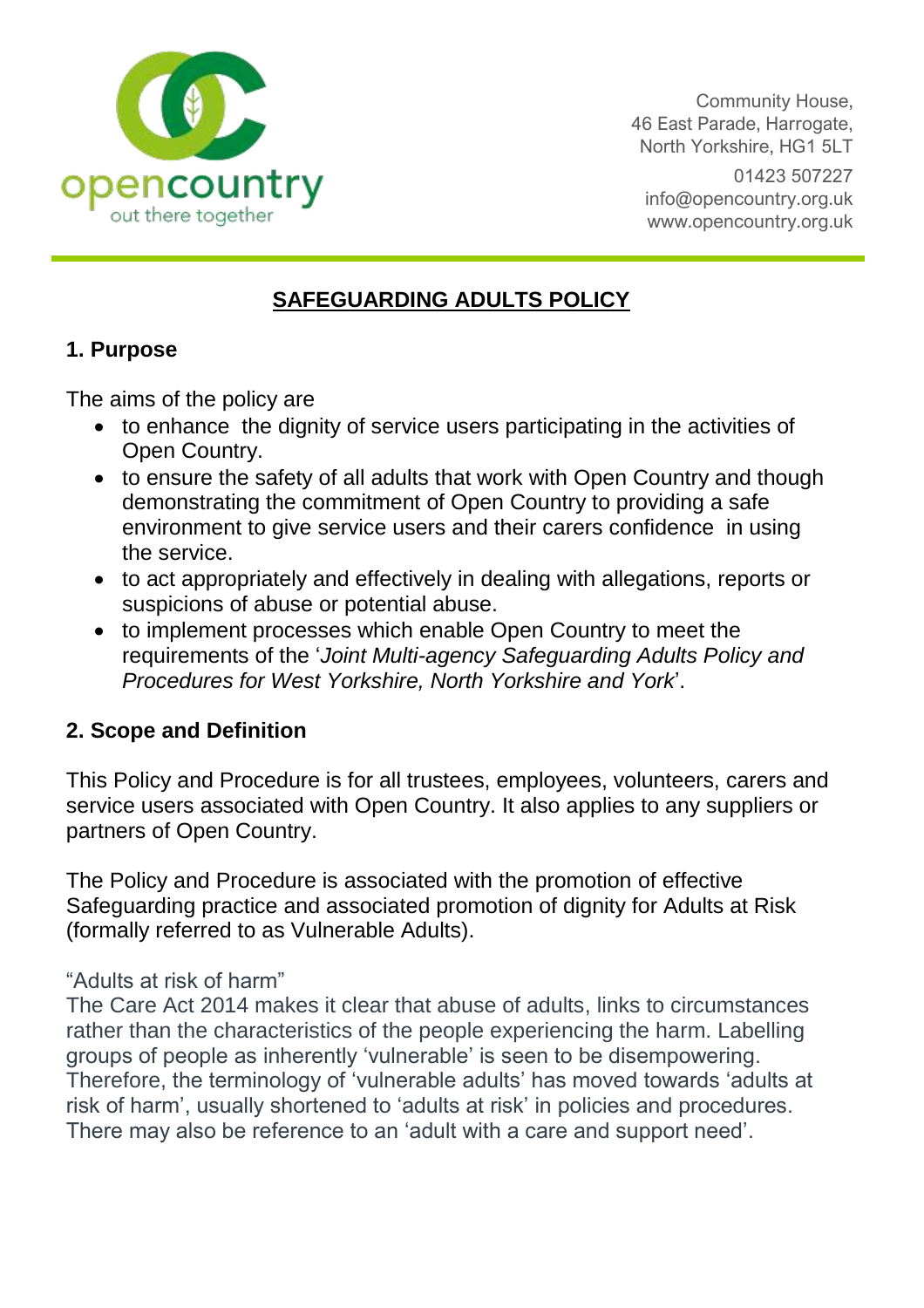Under the Care Act 2014, the safeguarding duties apply to an adult who;

- Has needs for care and support
- Is experiencing, or is at risk of, abuse or neglect
- As a result of those care and support needs, is unable to protect themselves from either the risk of, or the experience of abuse or neglect

## **3. Policy**

Open Country is committed to zero tolerance of abuse and neglect within the organisation. The Policy Statement and Procedures have been drawn up in order to enable it to:

- Promote good practice and work in a way that can prevent harm, abuse and coercion occurring.
- Ensure that any allegations, disclosures of abuse or suspicions are dealt with appropriately and the person experiencing abuse is supported.
- Stop that abuse occurring.
- Implement processes which enable it to meet the requirements of the '*Joint Multi-agency Safeguarding Adults Policy and Procedures for West Yorkshire, North Yorkshire and York*'.

In order to implement the policy the Open Country will work:

- To manage services in a way which promotes safety and prevents abuse and enables staff, volunteers and service users to live free from abuse and coercion.
- To promote the freedom and dignity of the person who has or is experiencing abuse.
- To ensure the safety and well being of people who do not have the capacity to decide how they want to respond to abuse that they are experiencing
- To ensure that all trustees, staff, volunteers and service users are familiar with this policy.
- To ensure all trustees, staff and volunteers are appropriately trained in safeguarding and kept up to date with statutory and organisational developments relating to preventing abuse and promoting the welfare of adults.
- Will seek to gain permission from service users before sharing information about them with another agency. However where a person is in danger, or a serious crime has been committed, then a decision may be taken to pass information to another agency without the service user's consent.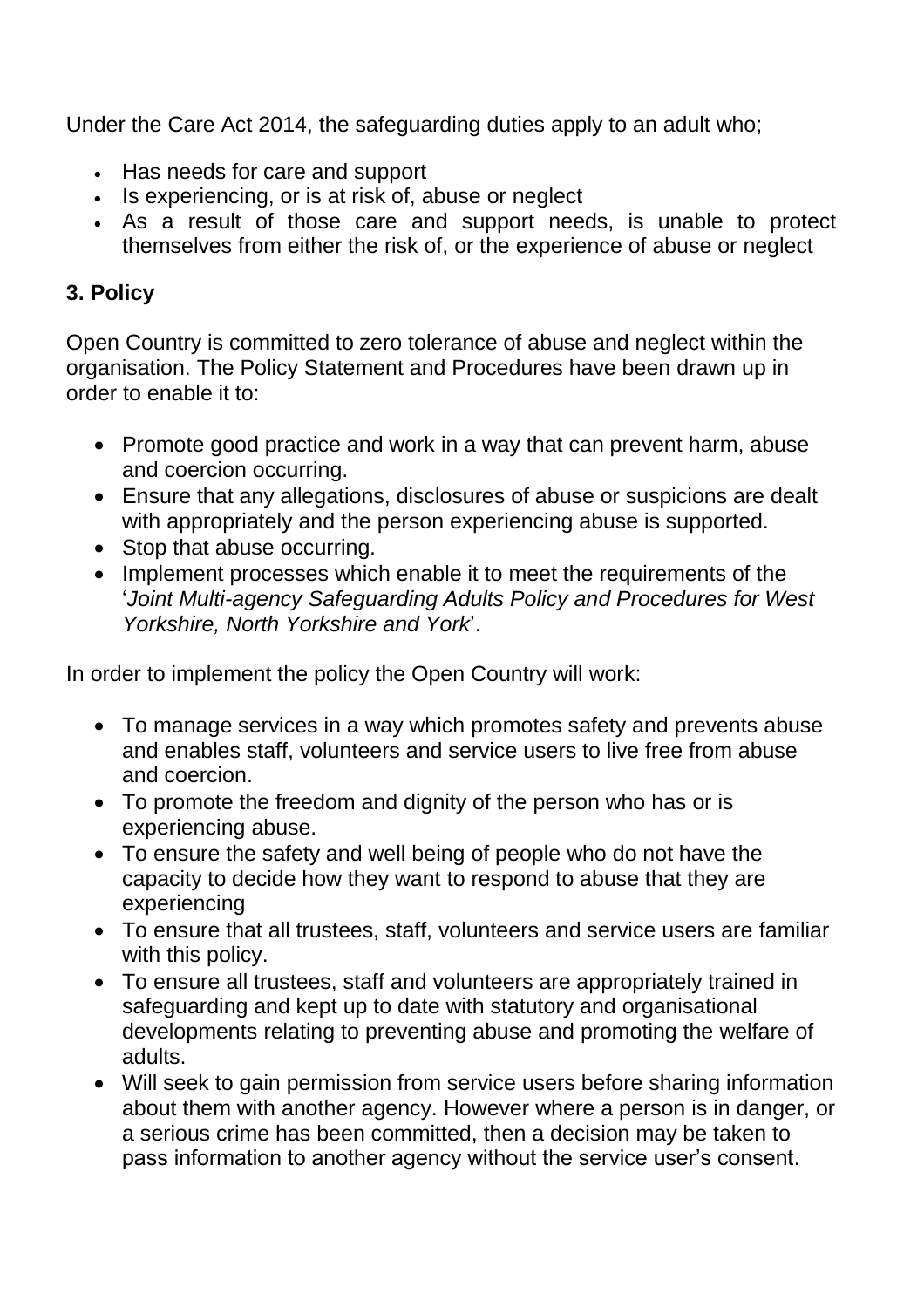- With other agencies within the framework of the '*Joint Multi-agency Safeguarding Adults Policy and Procedures for West Yorkshire, North Yorkshire and York*'.
- Will ensure that the named person understands his/her responsibility to refer incidents of adult abuse to the relevant statutory agencies (Police/Adult Social Care).

## **4. Responsibilities**

4.1 Trustees are responsible for

- Assessing the safeguarding risks that might arise from the charity's activities and operations.
- Ensuring that suitable policies and procedures are in place to handle allegations and incidents.
- To regularly monitor the implementation of policies and procedures.
- To ensure that the board and people working with the charity respond properly when allegations and incidents arise.
- Reviewing policies and procedures periodically and following serious incidents.

4.2 The Chief Officer is the **Designated Person** with overall responsibility for dealing with safeguarding issues and responsible for:

- Ensuring that risk assessments are undertaken prior to planned activities.
- Recommending policies and procedures are in place to prevent and to handle allegations and incidents.
- To ensure staff and volunteers are trained in safeguarding policies and procedures.
- Following up any referrals and ensure the issues have been addressed.
- Reinforcing the utmost need for confidentiality and to ensure that staff and volunteers are adhering to good practice with regard to confidentiality and security.
- Ensuring that staff and volunteers working directly with service users who have experienced abuse, or who are experiencing abuse, are well supported and receive appropriate supervision.
- Ensuring that disciplinary procedures are co-ordinated with any other enquiries taking place as part of the ongoing management of any allegation.
- Ensuring that concerns are acted on, clearly recorded and referred to Adult Social Care following the '*Joint Multi-agency Safeguarding Adults Policy and Procedures for West Yorkshire, North Yorkshire and York*' and to co-operate with any investigations. Where necessary, incidents should be informed to the Board of Trustees.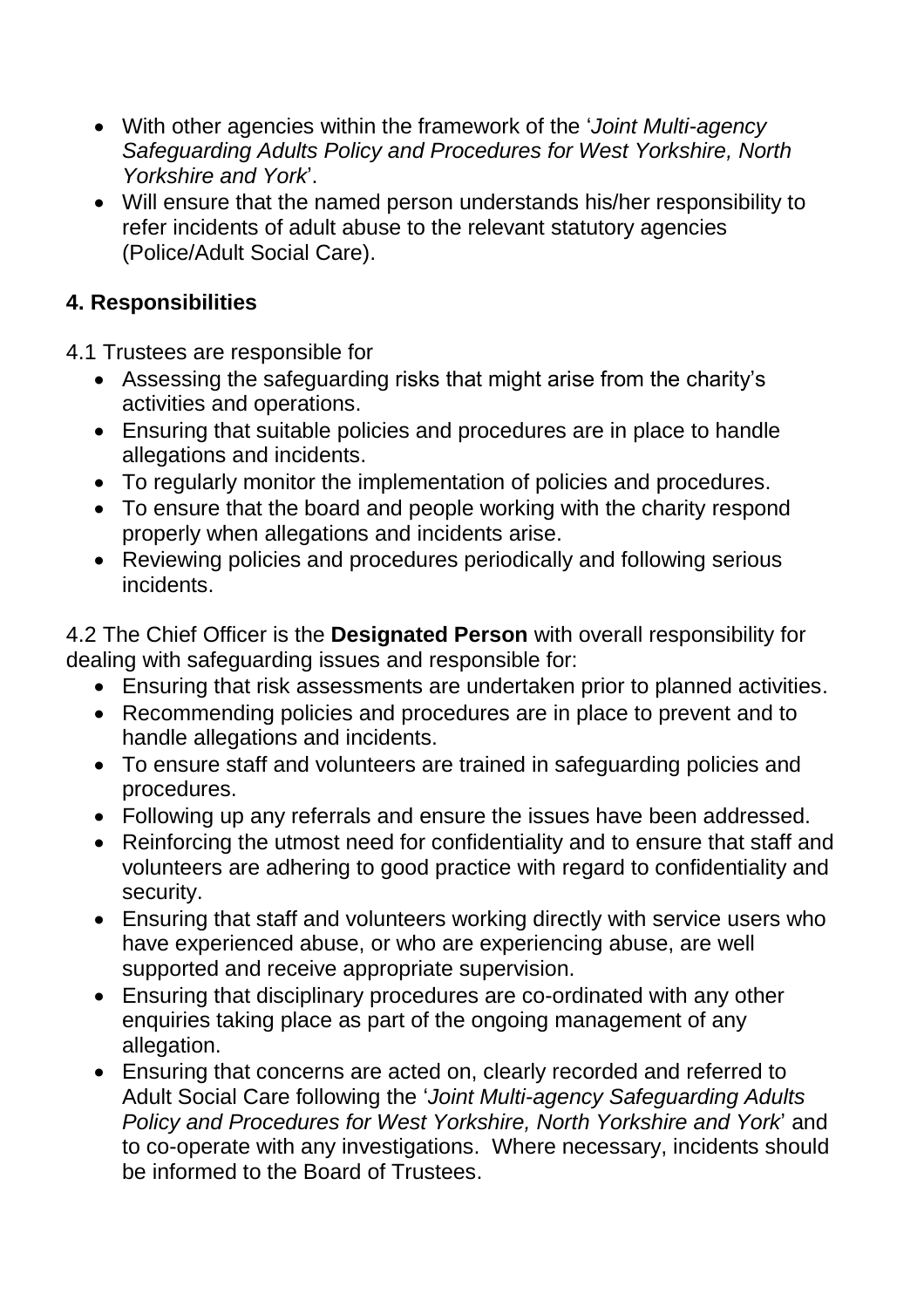Where the named officer decides not to pursue an alert, a person who raises a concern can refer to the Open Country Chair on appeal, and if they still feel their treatment is unsatisfactory, they have the right to take the matter directly to the appropriate council officer. Contact lists are shown in Appendix C.

4.3 Employees are responsible for

- Familiarising themselves with and implementing the Open Country policies and procedures relating to safeguarding.
- Investigating any allegations or incidents that occur during an activity and informing the Chief Officer immediately.

4.4 Volunteers are responsible for

- Familiarising themselves with and implementing the Open Country policies and procedures relating to safeguarding.
- Advising the activity leader of any allegations or incidents that occur

4.5 Carers are responsible for

- Ensuring that service users have appropriate clothing and are appropriately provisioned before and during an activity.
- Ensuring that Open Country staff are equipped with enough information about their service users to be able to carry out their role efficiently and safely.
- Being familiar with the policies and procedures of Open Country.

## **5. Procedure**

#### 5.1 Introduction

Open Country provides a countryside activities service to people with disabilities and these procedures have been designed to ensure the welfare and protection of any adult who accesses the services provided.

The organisation is committed to putting in place safeguards and measures to reduce the likelihood of abuse taking place within the services it offers and that all those involved will be treated with dignity and respect.

These procedures are cross-referenced with and should be read in conjunction with the following policies and procedures:

- Staff and Volunteer and Trustee recruitment policies
- Confidentiality
- Health and Safety
- Disciplinary and Grievance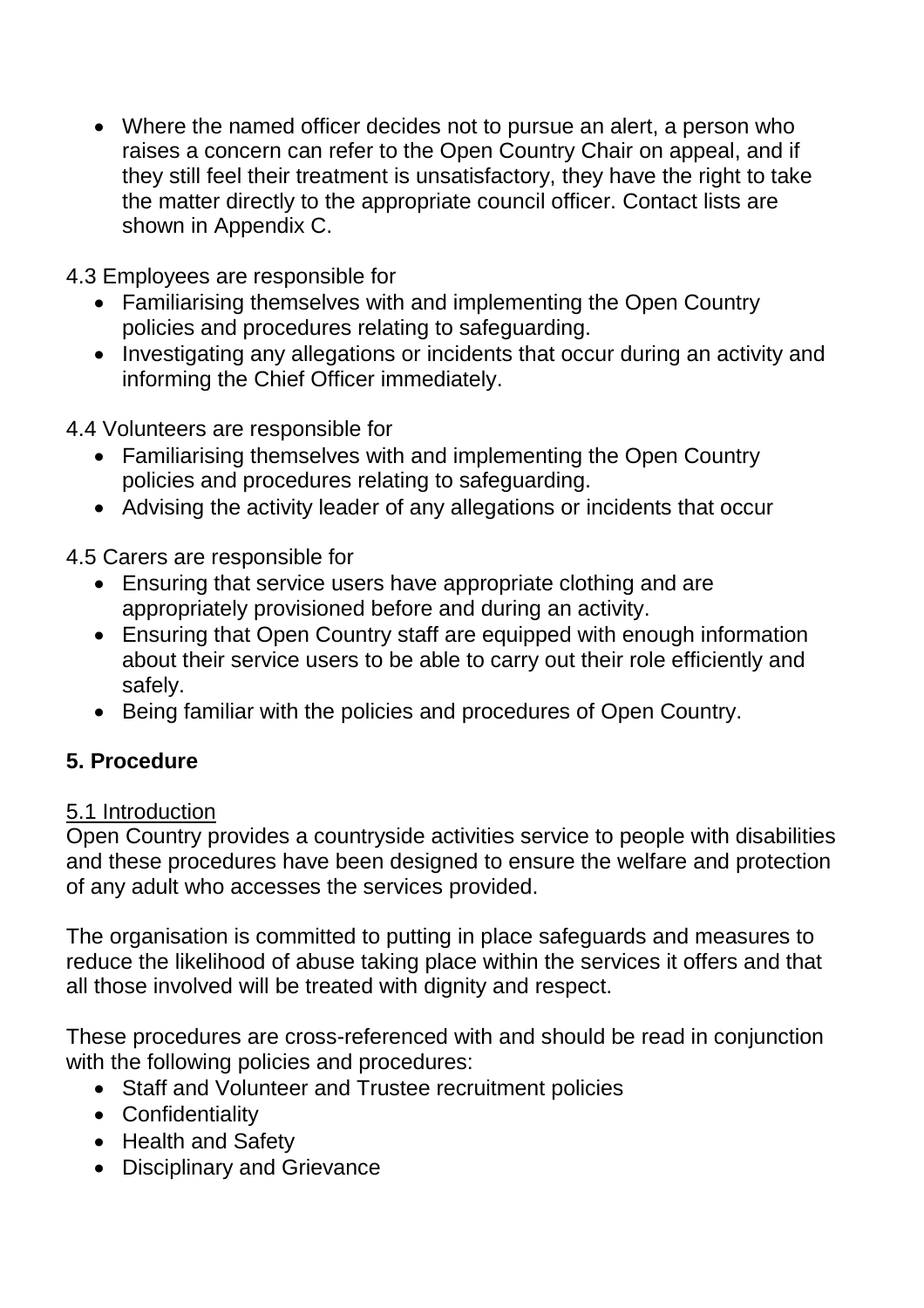- Whistle blowing
- Complaints
- Equality and Diversity
- Data Protection
- Training

These procedures are divided into the following sections

- Preventing and minimising abuse
- Recognising the signs and symptoms of abuse
- Named person for safeguarding adults
- Responding to people who have experienced or are experiencing abuse
- Managing allegations made against a member of staff or volunteer(s)
- Recording and managing confidential information
- Disseminating/Reviewing policy and procedures

#### 5.2 Preventing and minimising abuse

#### 5.2.1 Recruitment

Open Country is committed to safer recruitment policies and practices for paid staff, volunteers and trustees. This includes enhanced DBS disclosures for staff and volunteers, ensuring two references are taken up and adequate training on Safeguarding Adults is provided for staff and volunteers. This also applies to Trustees participating in countryside activities.

#### 5.2.2. Communication

Service users and Carers are encouraged to become involved with the running of the organisation through the Advisory Group. Information will be made available about abuse and the Complaints Policy and Safeguarding Adults Policy Statement will be available to service users and carers. This information will be in a form that can be easily understood. This will include simple and straightforward ways for service users and or carers to report concerns*.* 

#### 5.2.3 Training

All staff, volunteers and trustees will be provided with training and information to enable them to develop the awareness, skills and abilities appropriate to their role within the organisation regarding Safeguarding. A record of training will be maintained by the Chief Officer.

All staff, volunteers and trustees will be provided with information regarding the organisation's safeguarding policies and procedures during their induction period and all the organisations procedures will form part of their handbooks.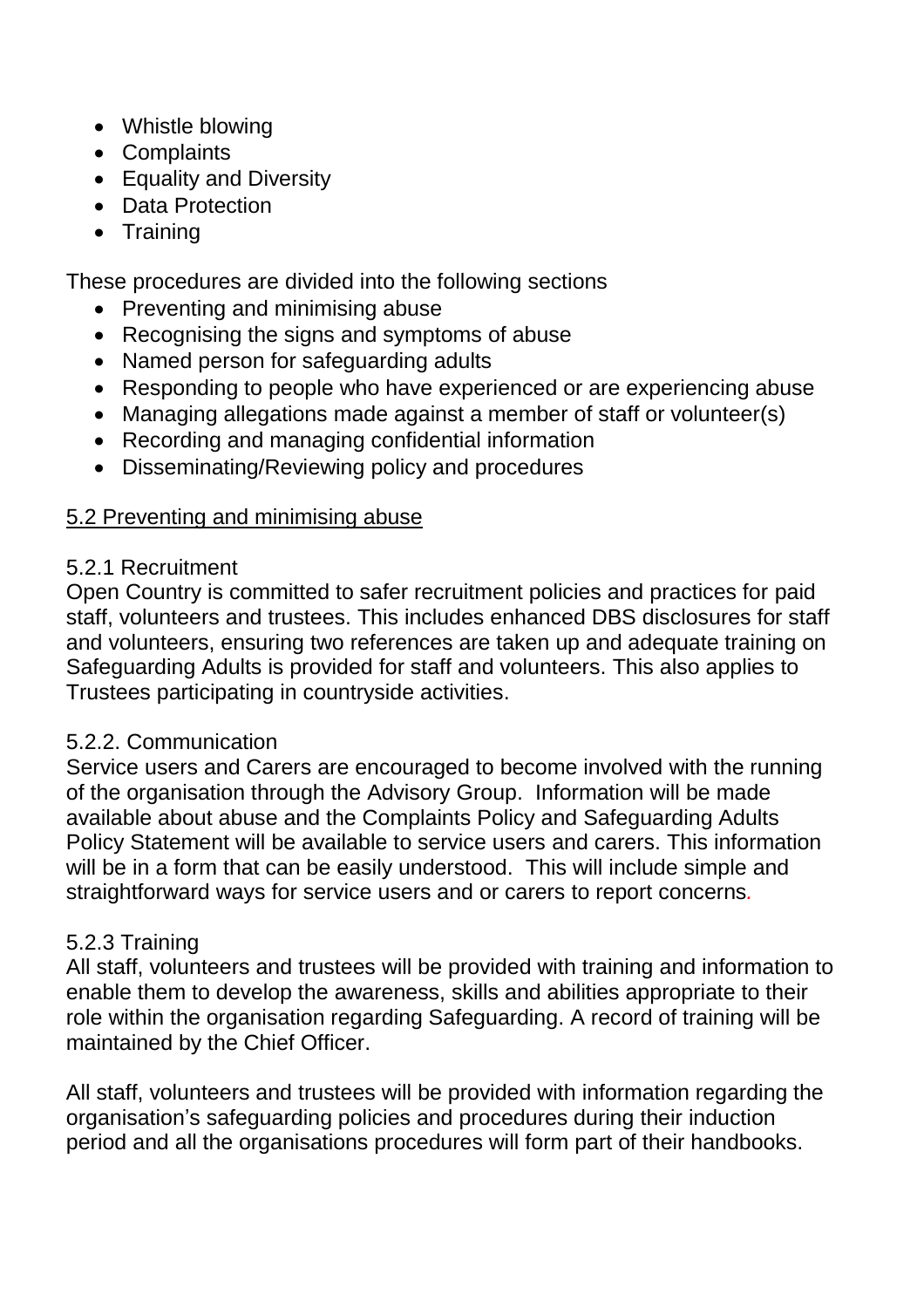Staff will be provided with opportunity to discuss Safeguarding issues during their supervision and appraisal.

#### 5.3 Recognising the signs and symptoms of abuse

Open Country is committed to ensuring that all trustees, staff and volunteers undertake training to gain a basic awareness of signs and symptoms of abuse and will ensure that the named person and other members of staff and volunteers have access to training around Safeguarding Adults. Information on this can be found in the 'Open Country Guide to Adult Safeguarding'

### 5.4 Named person for safeguarding adults

The named person is responsible for dealing with any Safeguarding Adults issues that might arise. The named officer is the Chief Officer, David Shaftoe In the absence of the Chief Officer, the deputy named person is Kate Leggett.

### 5.5 Responding to people who have experienced or are experiencing abuse

5.5.1 Open Country recognises that it has a duty to act on reports, or suspicions of abuse or neglect. Anyone who has contact with vulnerable adults and hears disclosures or allegations or has concerns about potential abuse or neglect has a duty to pass them on appropriately and should advise the named officer or his deputy.

Detailed guidance on how to respond to a disclosure can be found in the Open Country Guide to Safeguarding.

- 5.5.2 All situations of abuse or alleged abuse will be discussed with the named person. The alleged victim will be told that this will happen. This stage is called the **alert.**
- 5.5.3 The named person can then take advice from the Safeguarding Adults Team and/or other advice giving organisations.
- 5.5.4 If it is appropriate and there is consent from the individual, or there is a good reason to override consent, such as risk to others, a referral to the appropriate safeguarding team will be made, using the '*Joint Multi-agency Safeguarding Adults Policy and Procedures for West Yorkshire, North Yorkshire and York*' referral process.

If the individual experiencing abuse does not have the mental capacity to understand what is happening to them, a referral will be made without that person's consent.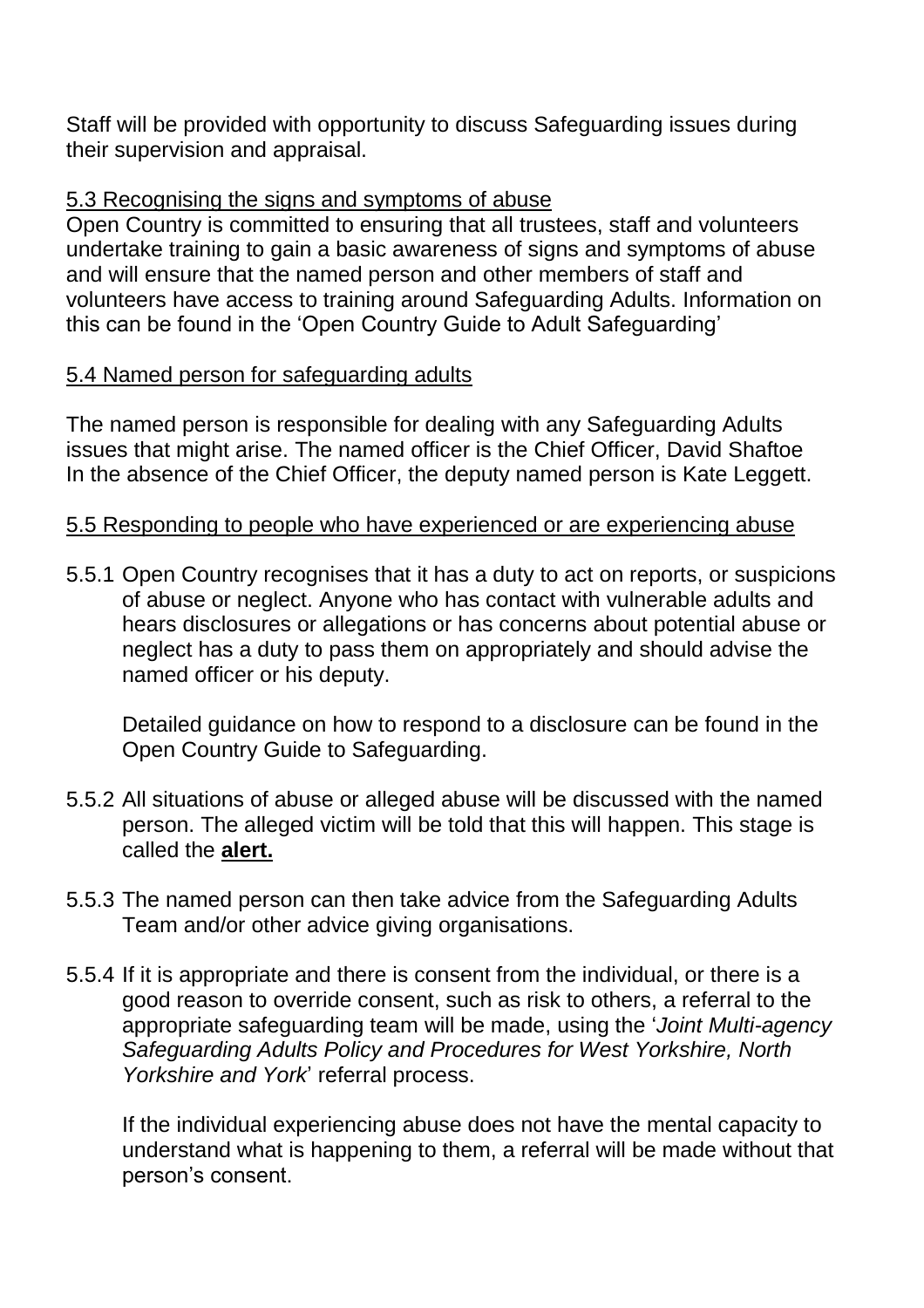5.5.5 Once it is established that there is an allegation of abuse, the named officer will make a referral to the safeguarding officer in the appropriate council. Contact lists are shown in Appendix C. Prior to making a referral, the named person will gather information about the allegation, and complete as much of the **[Inter-agency Safeguarding](http://www.northyorks.gov.uk/CHttpHandler.ashx?id=4419&p=0)  [Adults Alert/Referral Form](http://www.northyorks.gov.uk/CHttpHandler.ashx?id=4419&p=0)** as possible. Lack of access to necessary information should NOT delay the referral.

A referral will then lead to the implementation of the next stages of the investigation. The named person should have an overview of this process so they can explain it to the person concerned and offer all relevant support to the process. This could be practical support e.g. providing a venue, or information and reports and emotional support.

Information should be provided to the individual. This could be about other sources of help or information that could enable them to decide what to do about their experience, enable them to recover from their experience and enable them to seek justice.

5.5.6 Where the named person considers it inappropriate to refer an alert to the safeguarding authority and a reportee wishes the issue to be referred, the reportee should appeal to the trustee responsible for safeguarding.

If the trustee considers it inappropriate to refer the alert to the safeguarding authority and the reportee still wishes the issue to be referred they can contact the safeguarding authority directly. (See Appendix D for guidance)

#### 5.6 Managing allegations made against member of staff or volunteer

The process of responding to such an allegation has been developed in conjunction with:

- Whistle blowing
- Complaints
- Disciplinary and grievance procedures.

Open Country will ensure that any allegations made against members or member of staff, volunteer or trustee will be dealt with swiftly.

Where a member of staff/volunteer/trustee is thought to have committed a criminal offence the police will be informed. If a crime has been witnessed the police should be contacted immediately.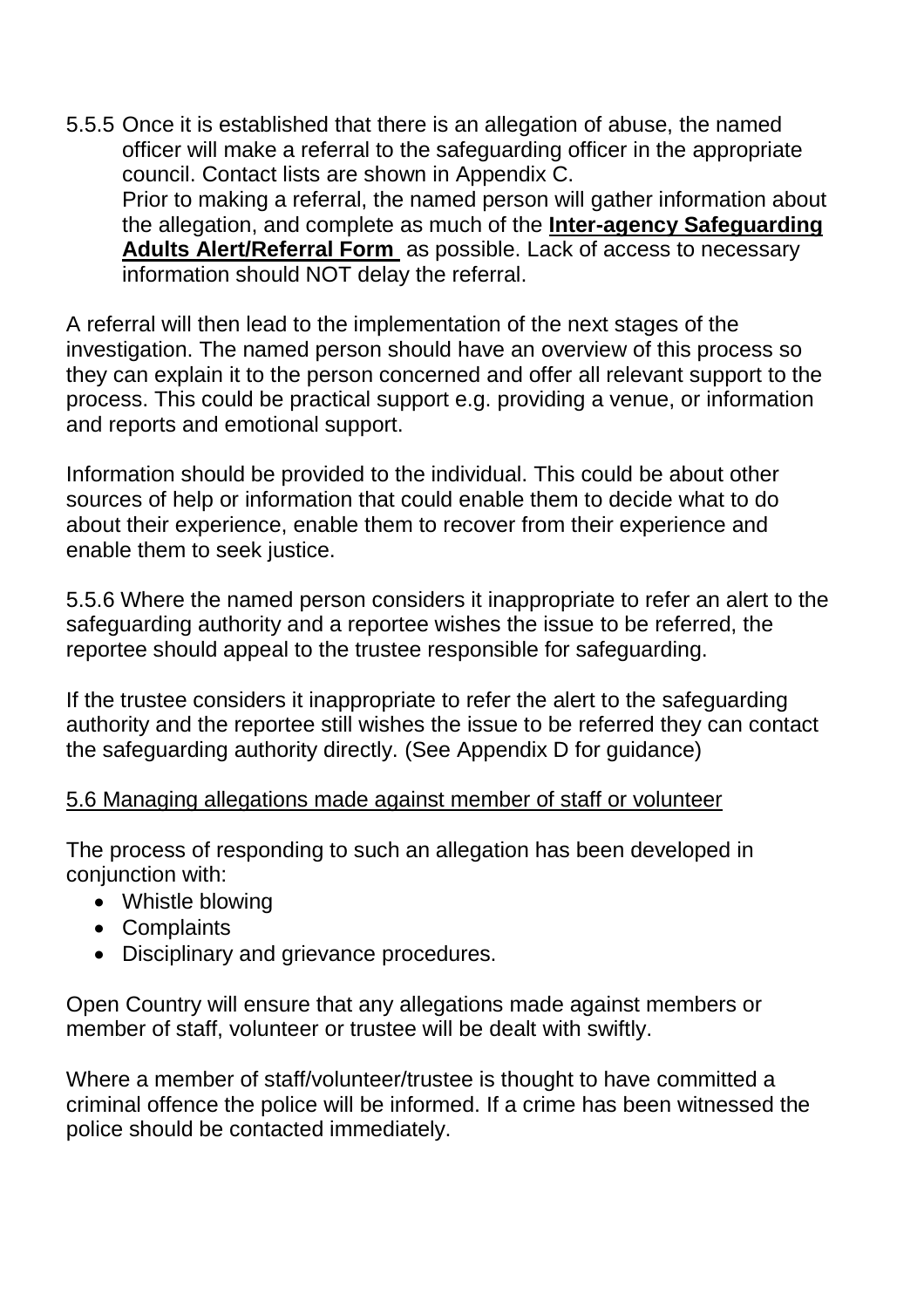Where the allegation involves alleged abuse of a vulnerable adult, a referral should be made following the process in section 4.

The safety of the individual(s) concerned is paramount and it should be ensured that they are safe and away from the person(s) who are the alleged perpetrators.

The named person will liaise with the Safeguarding Manager to discuss the best course of action and to ensure the Open Country Disciplinary Procedures are coordinated with any other enquiries taking place as part of the ongoing management of the allegation. The named person will advise the Chair of Trustees.

### 5.7 Recording and managing confidential information

The information should be factual and not based on opinions, record what the person tells you, what you have seen and witnesses if appropriate.

Reassure that this information will be kept in a secure location and only shared with those who need to know should be included. If an adult has capacity and no other person is at risk, then if they do not want to take the matter further, it will remain confidential. The person should be reassured and provided with information about possible sources of help, should they decide to do something at a later date.

However there will be occasions when confidentiality cannot be guaranteed.

Open Country is committed to maintaining confidentiality wherever possible and information around Safeguarding Adults issues should be shared only with those who need to know. For further information, please see Open Country *Confidentiality and Data Protection Policy*.

The information that is recorded will be kept securely and will comply with data protection.

#### 5.8 Disseminating/Reviewing policy and procedures

#### 5.8.1 Chief Officer (the named person)

The Chief Officer will review the policy at least annually, in the light of changes in law or good practice.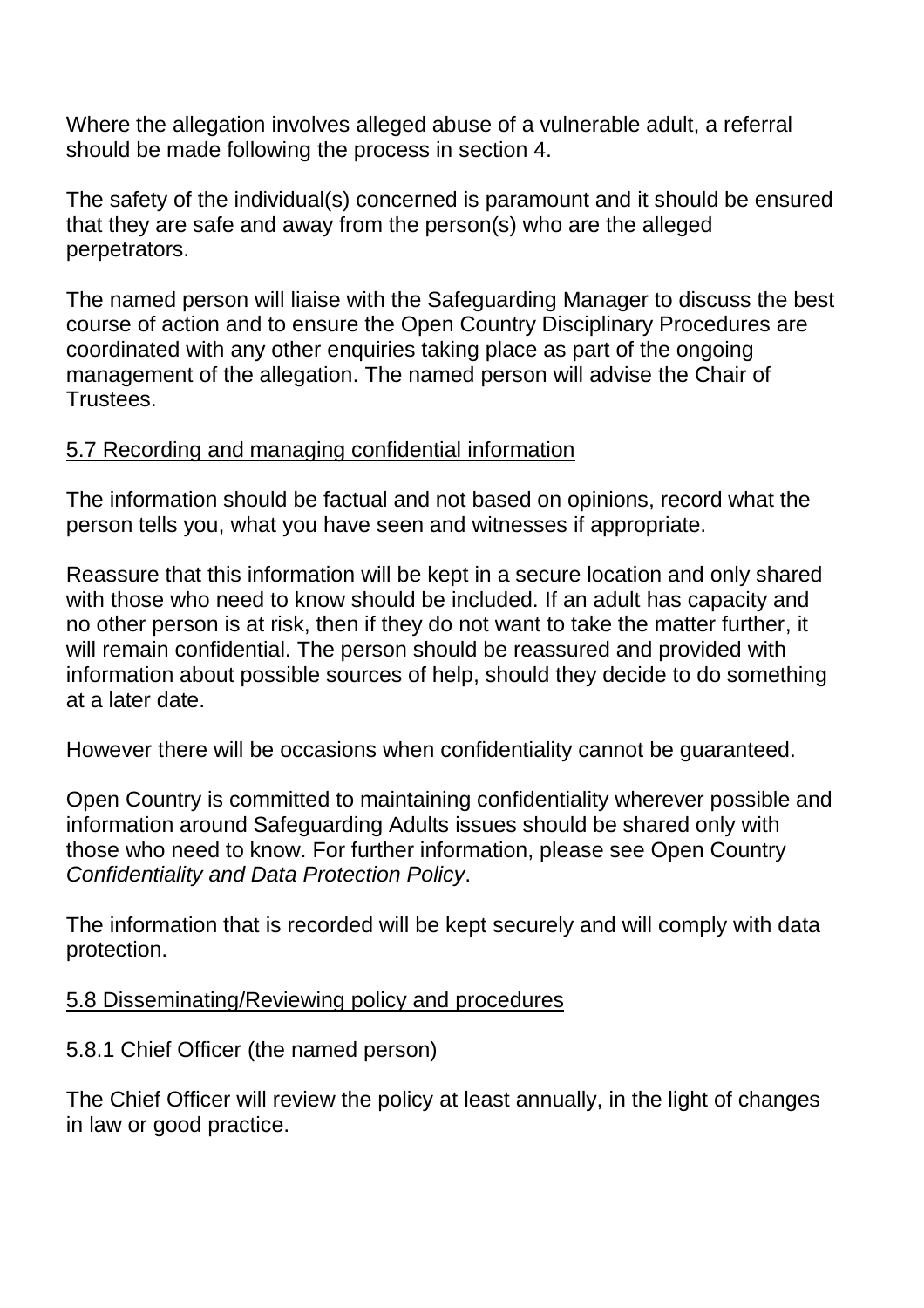The Chief Officer will submit an annual monitoring report regarding Safeguarding including a review of the Safeguarding Adults Policy and Procedures to the Board of Trustees.

The Chief Officer will ensure that any changes are clearly communicated to staff, volunteers and service users.

#### 5.8.2 Carers and Service Users

Carers and Service Users can be part of review of any policies and procedures via the Advisory Group. Outside of this mechanism they can approach the Chief Officer or Chair of Trustees.

### 5.8.3 Trustees

Trustees will

- Appoint a trustee to have ongoing oversight and review of safeguarding
- Assess the safeguarding risks that might arise from the charity's activities and operations as part of the annual review of the risk register and with any new activities.
- Annually review those policies and procedures to ensure that the handling of allegations and incidents is effective and efficient
- Review practices and procedures periodically and after serious incidents.
- Review the training, procedures and practices for the promoting safeguarding.

# **Appendix A [Inter-agency Safeguarding Adults Alert/Referral Form](https://docs.google.com/viewer?url=https%3A%2F%2Fwww.cravendc.gov.uk%2Fmedia%2F4337%2Fitem_13_-_appendix_a_part_i_inter-agency_safeguarding_adults_concerns_form_-oct_2015.pdf)**

This form should be used for making any referral. It provides a useful guidance as to the information that should be collected when a concern is apparent

This form should be completed in accordance with the Multi-Agency Policy and Procedures which can be found at [www.nypartnerships.org.uk/sab](http://www.nypartnerships.org.uk/sab)

You should complete this form with as much detail as possible. Lack of access to the necessary information should NOT delay reporting the alert.

# **Appendix B The Prevent Duty**

From 1<sup>st</sup> July 2015 the Prevent Duty became law. Initially this placed a duty on all schools, including FE providers, to have due regard to preventing people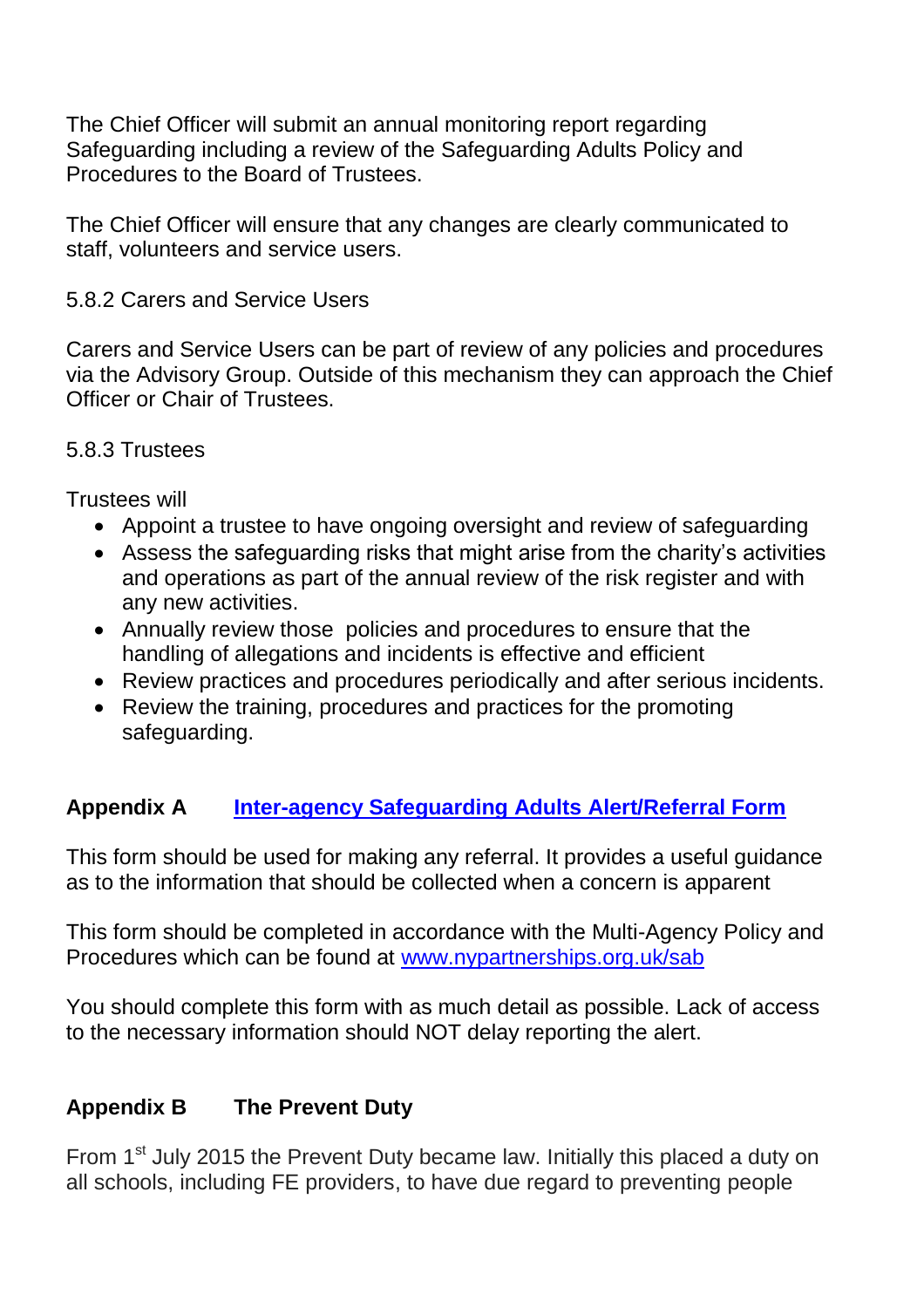being drawn into terrorism. Since then it has broadened out to require all organisations to have an awareness of potential conditions encouraging terrorist attitudes and behaviours. If a member of Open Country staff or a volunteer has a concern, they should follow normal safeguarding procedures. In Prevent priority areas, the local authority will have a Prevent lead who can also provide support.

They can also contact the local police force or dial 101 (the non-emergency number), who can talk in confidence about any concerns and help us gain access to support and advice. The Department for Education has dedicated a telephone helpline (020 7340 7264) to enable us to raise concerns relating to extremism directly.

Concerns can also be emailed to counter.extremism@education.gov.uk. Please note that the helpline is not intended for use in emergency situations, such as a person being at immediate risk of harm or a security incident, in which case the normal emergency procedures should be followed. See the following for further details: [www.gov.uk/government/publications/prevent-duty-guidance](http://www.gov.uk/government/publications/prevent-duty-guidance)

## **Appendix C Key Contacts**

#### Open Country

Named Person for Safeguarding Adults: David Shaftoe Work Telephone number: 01423 507227 Work Mobile Number: 07875 288605 Emergency Contact Number: 07974 873432

Name of Deputy Person: Kate Leggett Work Telephone number: 01423 507227 Work Mobile Number: 07875 288605

Name of Safeguarding Trustee: Post vacant – contact Richard Firth, Chair Mobile Number: 07768 645471

#### Safeguarding Board websites

| Leeds:     | www.leedssafequardingadults.org.uk                         |
|------------|------------------------------------------------------------|
|            | North Yorkshire: www.nypartnerships.org.uk                 |
| Wakefield: | http://www.wakefield.gov.uk/health-care-and-advice/adults- |
|            | and-older-people-services/safeguarding                     |
| York:      | www.safequardingadultsyork.org.uk                          |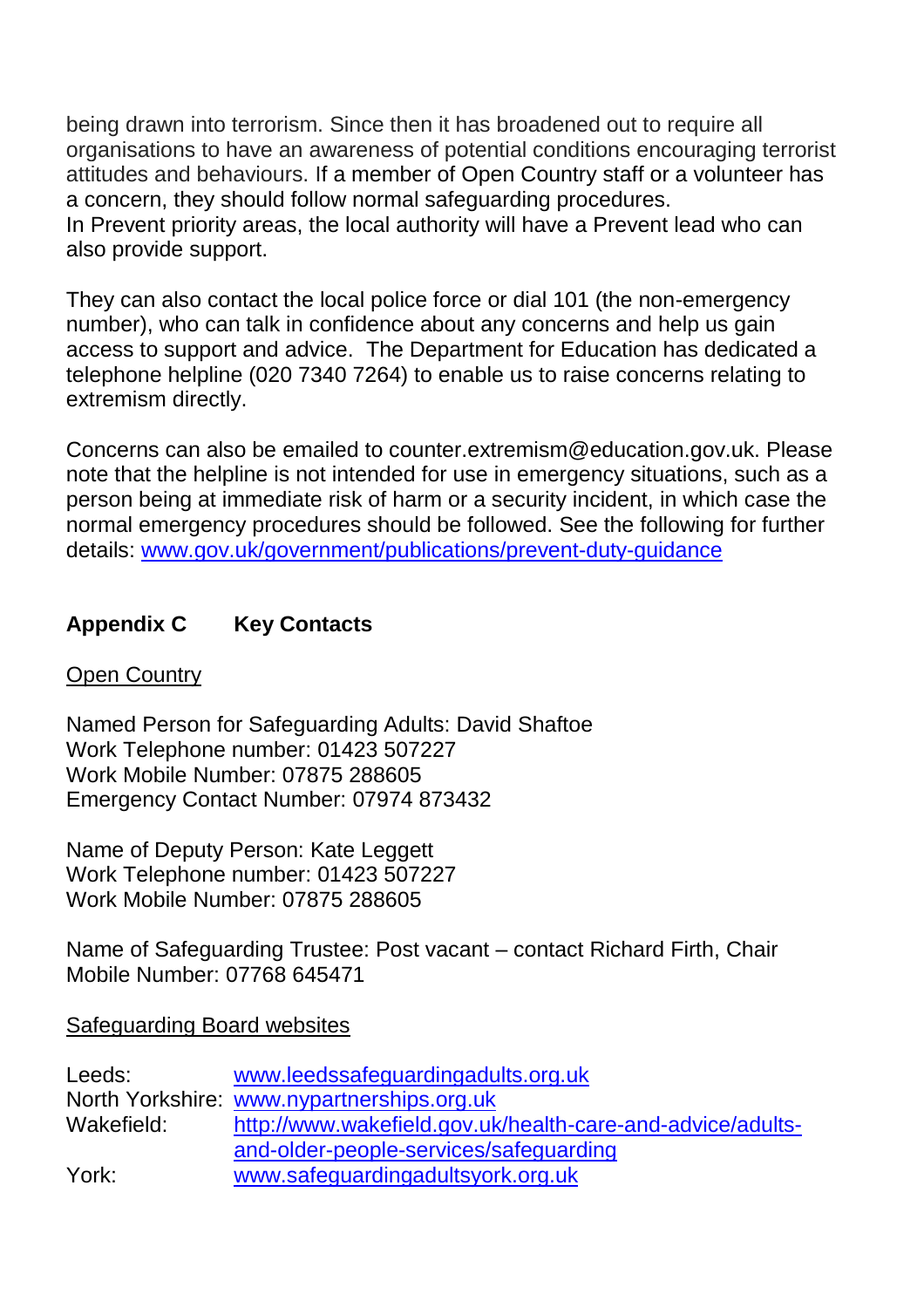## Raising Safeguarding Concerns

### **Leeds**

- Adult Social Care Contact Centre: 0113 222 4401
- www.leeds.gov.uk/adult-social-care/professionals-referrals-andresources/professionals-care-referrals-and-safeguarding-reports
- Emergency Duty Team: 0113 378 0644 (outside contact centre times)

For additional information please visit: www.leedssafeguardingadults.org.uk

## **North Yorkshire**

- Adult Social Care, Customer Services 01609 780780. Opening hours are 8am – 5.30pm Monday to Friday. This number will be answered by the Emergency duty team outside these hours.
- Talk to North Yorkshire County Council online at www.northyorks.gov.uk/contact-us-live-chat
- For general questions and enquiries about safeguarding adults, please email: nysab@northyorks.gov.uk
- For additional information please visit North Yorkshire County Council website: www.northyorks.gov.uk/safeguardingadults or North Yorkshire Partnerships website: www.nypartnerships.org.uk/sab
- To access and download an Interagency Safeguarding Adults Concerns form: www.northyorks.gov.uk/safeguarding-vulnerable-adults

# **Wakefield**

- Social Care Direct: Telephone: 0345 8 503 503
- Email: social care direct@wakefield.gov.uk

For additional information visit [http://www.wakefield.gov.uk/health-care-and](http://www.wakefield.gov.uk/health-care-and-advice/adults-and-older-people-services/safeguarding)[advice/adults-and-older-people-services/safeguarding](http://www.wakefield.gov.uk/health-care-and-advice/adults-and-older-people-services/safeguarding)

## **York**

- Customer access and assessment team: Telephone: 01904 555111 (8.30- 5.00pm).
- Email: adult.socialsupport@york.gov.uk
- Out of hours, contact the Emergency Duty Team Telephone: 01609 780 780